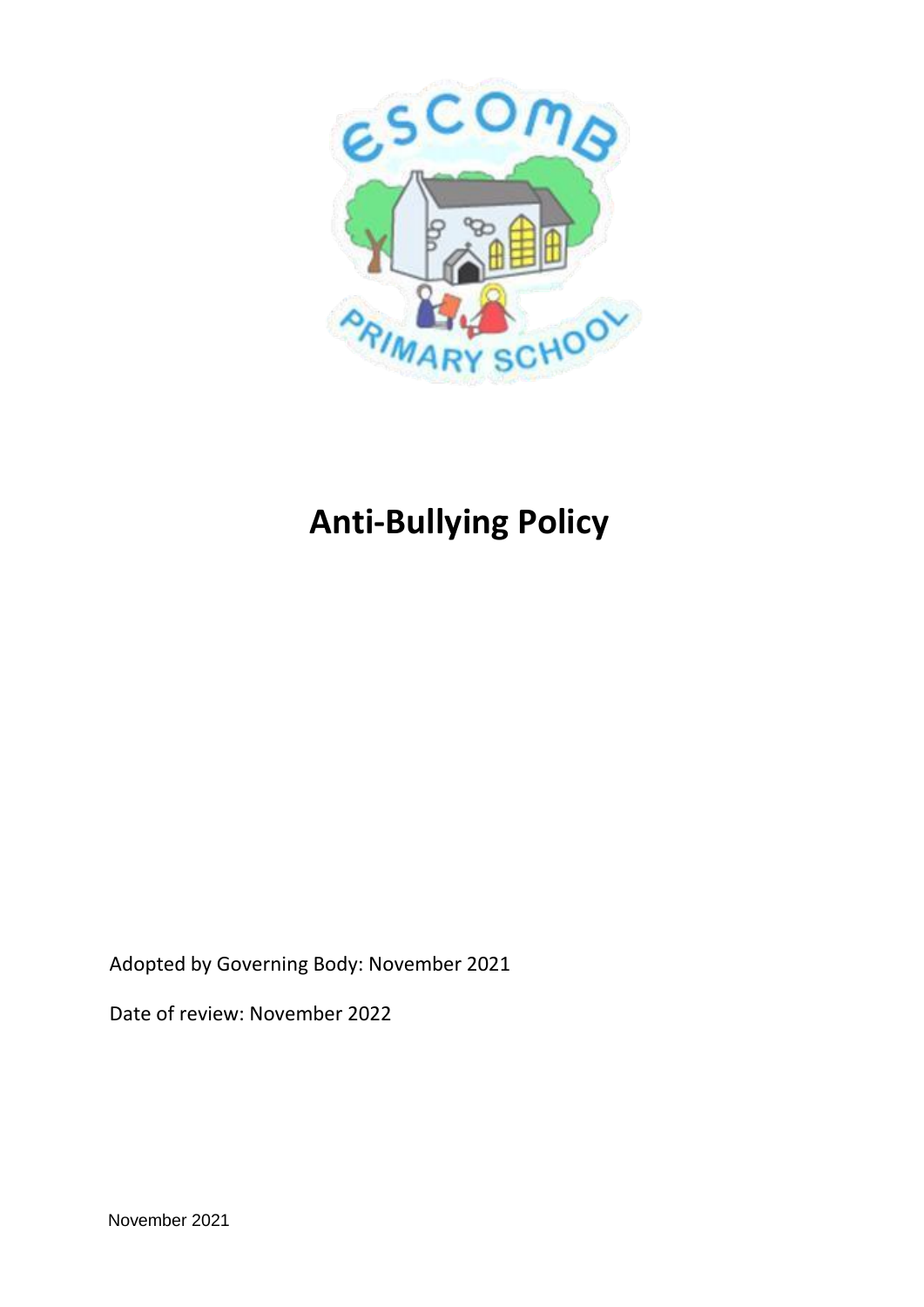# **Escomb Primary School Anti-Bullying Policy**

#### **Mission Statement**

Here at Escomb Primary we believe that all children are entitled to an enriched education where diversity is value and celebrated.

- We challenge all pupils to achieve their best and strive for academic, creative, sporting and personal achievement.
- We celebrate perseverance; resilience and risk taking, ensuring pupils welcome challenge and are not frightened to make mistakes.
- We foster a culture of mutual respect and aim to develop self-esteem and confidence to enable pupils to live and work co-operatively with others to become positive citizens in society.
- We aim to promote a positive attitude to learning and for pupils to become independent life-long learners.

# **Anti-Bullying Policy**

Escomb Primary aims to work effectively against bullying. We know there are times when bullying may occur and this can be distressing to all concerned. We want to protect those who are being bullied and to counsel those who bully, making them aware of the consequences of their behaviour and to teach them there is a better way to behave.

#### **Aims**

## *Article 37 – No one is allowed to punish you in a cruel or harmful way. Article 19 – You have the right to be protected from being hurt or mistreated, in mind or Body.*

We believe that all pupils have a right to feel safe and happy at school so that they can concentrate on their learning and enjoy school. We aim:

- To build the children's self-esteem and confidence in tackling bullying and relationship issues;
- To create a safe listening environment, where adults and children know they are listened to and where concerns are dealt with appropriately;
- For pupils, staff and parents to understand that bullying is unacceptable, and how to deal with bullying effectively;
- For children to understand the difference between bullying and falling out;
- For our approach to anti-bullying to be consistent across the whole school;
- To ensure this policy is shared and understood by all, and as such it has been developed in partnership with pupils, staff, parents and governors.

This policy links with school policies on Behaviour, Equality, Child Protection and PSHCE.

#### **Definition**

#### **What is bullying?**

Bullying

- Can be physical or verbal
- Can be emotional or psychological
- Can be prejudice relate
- Can be online/cyber

November 2021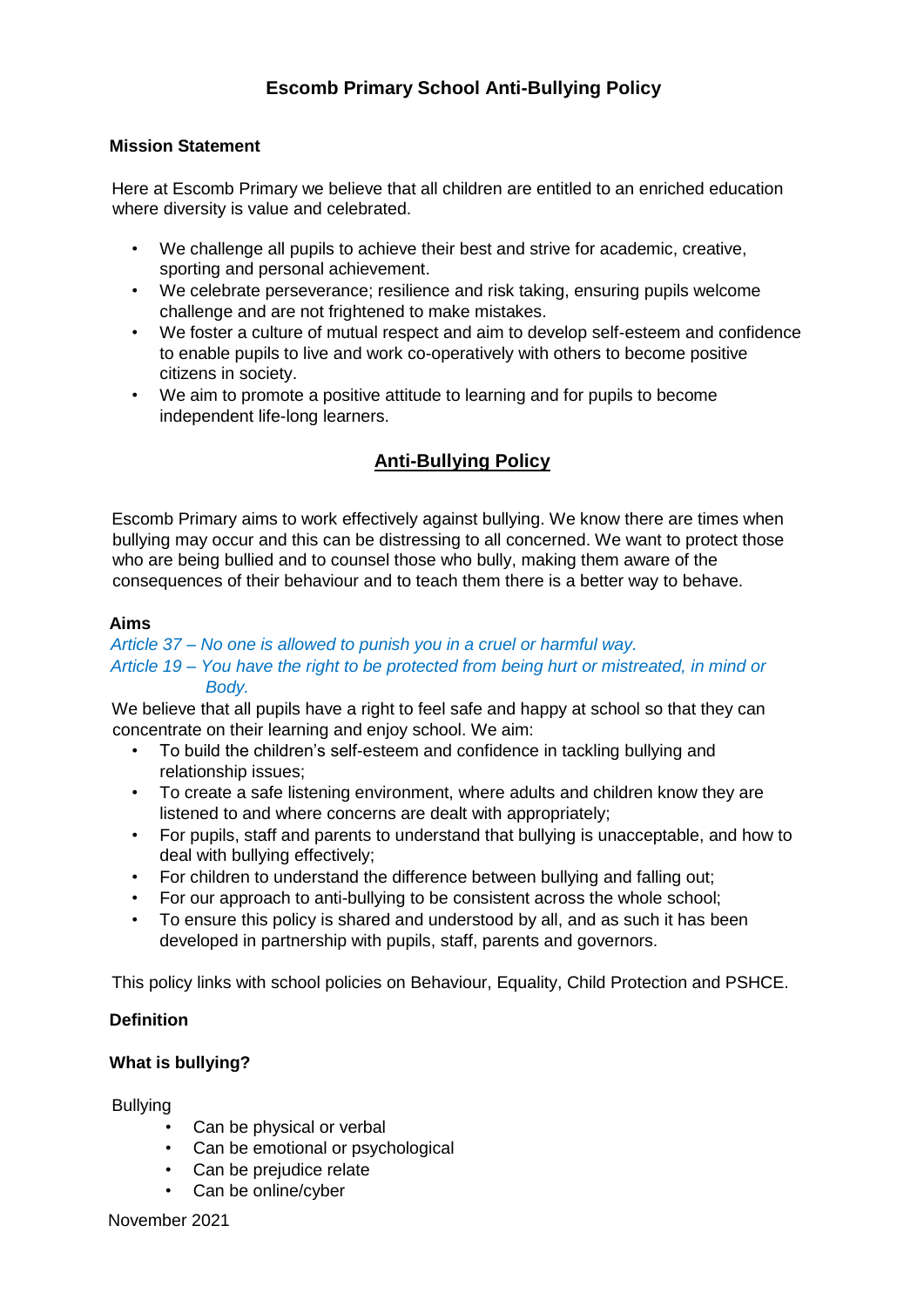- Is often premeditated
- Can include taunting, teasing, physical abuse, harassment, intimidation or extortion
- Can be sly and underhand
- Is intended to hurt or make the victim uncomfortable
- Involves some sort of power over the victim. E.g. greater physical strength (over a younger child); greater numbers (a group onto one); knowledge to inform
- Can be indirect, spreading lies and nasty stories or excluding someone from social groups
- Can be frequent and long-term, or infrequent in both cases it should be taken seriously

#### Bullying is not

- A one-off incident
- Two children having a fight
- Friends falling out, arguing and name-calling
- Bumping into another child in the playground

#### **What are some of the signs of Bullying?**

Behaviour of children and young people is not always easily understood. Changes in behaviour may have many causes. Being bullied can be one reason why a child or young person's behaviour changes. There is a need to be alert to the possibility of bullying occurring. Some signs which need to be investigated sensitively may include:

- Being frightened to walk to or from school
- Being unwilling to go to school
- Absence from school
- Asking to be driven to school
- Changing their route to school
- Schoolwork beginning to be affected
- Coming home with books or clothes damaged
- Fear of a mobile ringing or of websites
- Being withdrawn, clingy, moody, aggressive or emotional
- Becoming distressed, having sleep or appetite problems
- Crying themselves to sleep
- Having nightmares
- Unexplained bruises or scratches
- Behaving in immature way e.g. revert to thumb sucking
- Having difficulty concentrating
- Complaining frequently of illness
- Significant behaviour change, including attention seeking behaviour
- Remaining close to teachers or supervisory staff

It must be remembered that some victims reveal no outward signs, and that some of these signs can also point to other problems, and may not be linked to bullying.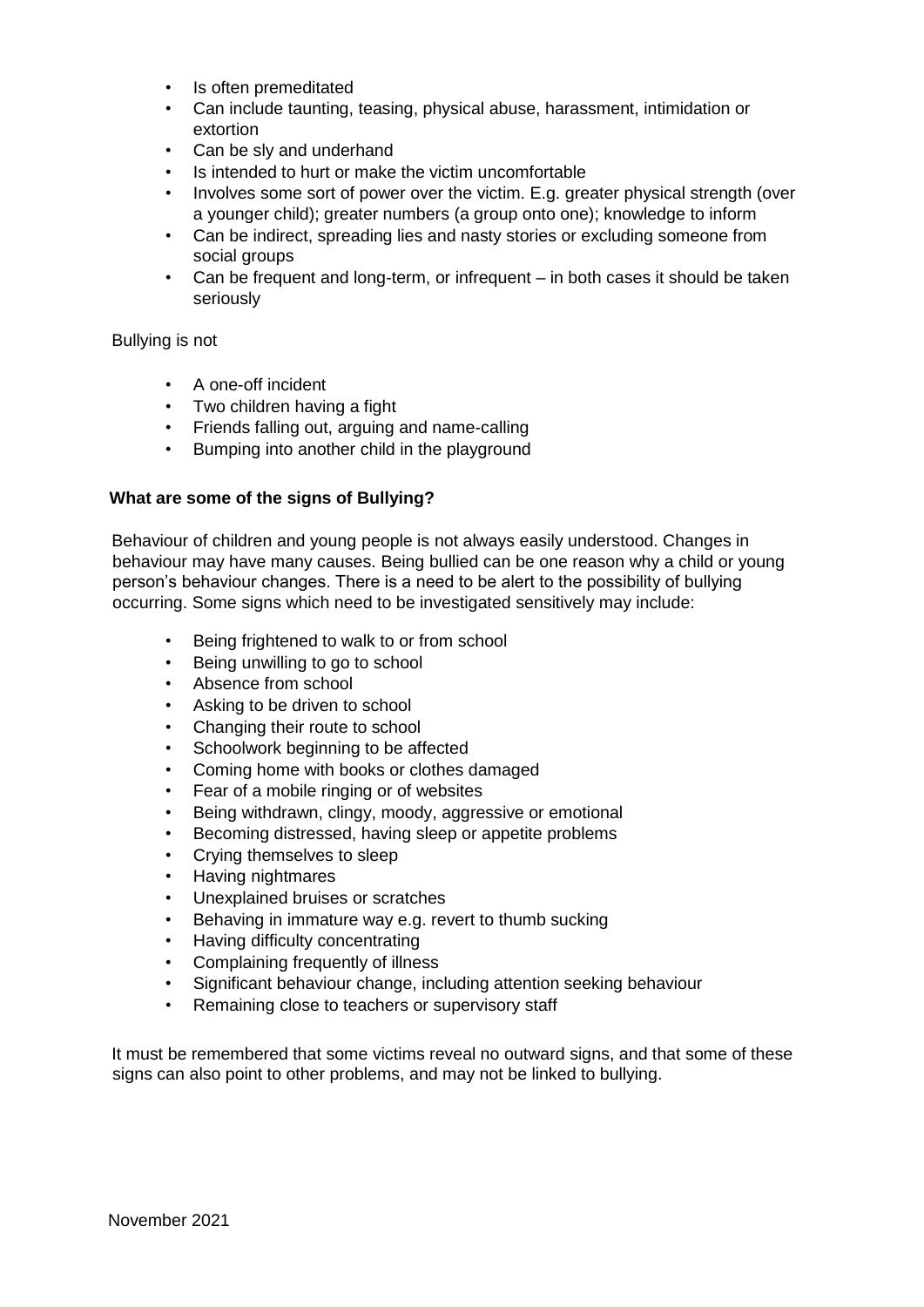## **How will bullying be dealt with?**

An incidence of bullying is dealt with seriously, but with an emphasis on a caring, listening approach to both victims and bullies. If bullying is either reported or suspected we will:

- Ensure incidences are recorded and reported fully. Recording will be done openly and with the knowledge and consent of the victim. Where appropriate the victim will sign any written record. These will be kept securely and reviewed by the SLT and Governing Body, in confidence. Incidences of bullying will be reported to Governors, as appropriate and where necessary other school policies and procedures will be followed should any further action be required.
- Any adult who responds to incidences of bullying will be expected to do so in a sensitive way; pupils may for example have special educational needs or other difficulties such as family problems, which may exacerbate issues; staff in school will be made aware of any potential issues, whilst we also ensure confidentiality. All staff are regularly updated on pupils who may be vulnerable, including SEND, and are especially vigilant in dealing with these pupils. Staff are expected to challenge and deal with any kind of bullying, including prejudice related bullying.
- Ensure the safety and well-being of the children
- Respond calmly and consistently
- Talk to the victim, witnesses and record all information fully
- Talk to the suspected bully, attempting to identify reasons for the bullying, and discover why they have become involved; making it clear bullying will not be tolerated
- Inform parents of both victim and bully and work with them to resolve any issues
- Follow procedures in the Behaviour Policy, Equality Policy and On-line Safety Policy and other school policies and establish an agreement with pupils on how issues can be resolved
- Allow children time to resolve issues
- Follow up with further work to support pupils, where required, individually or together
- If the incidents persist and are causing a health and safety issue then the Head Teacher could instigate exclusion procedures (see Behaviour Policy)

#### *Ideas for supporting the victim*

- Encourage them to talk, to discuss, draw and write about feelings and to ask for help
- Teach them to say no; practice this
- Teach them to be teased and how to cope e.g. role play
- Make a list of what has been said or could be said. Learn some good responses
- Act out ways to deal with the situation
- Encourage the victim to stay with friends and avoid isolation

#### *Ideas for supporting the bully*

- Work with the bully to see if they have ideas about why they do this what would help them stop
- Reassure them it is their behaviour you do not like, not them
- Develop an action plan for change
- Set clear limits and goals and record these
- Explain penalties and sanctions
- Bolster and praise good behaviour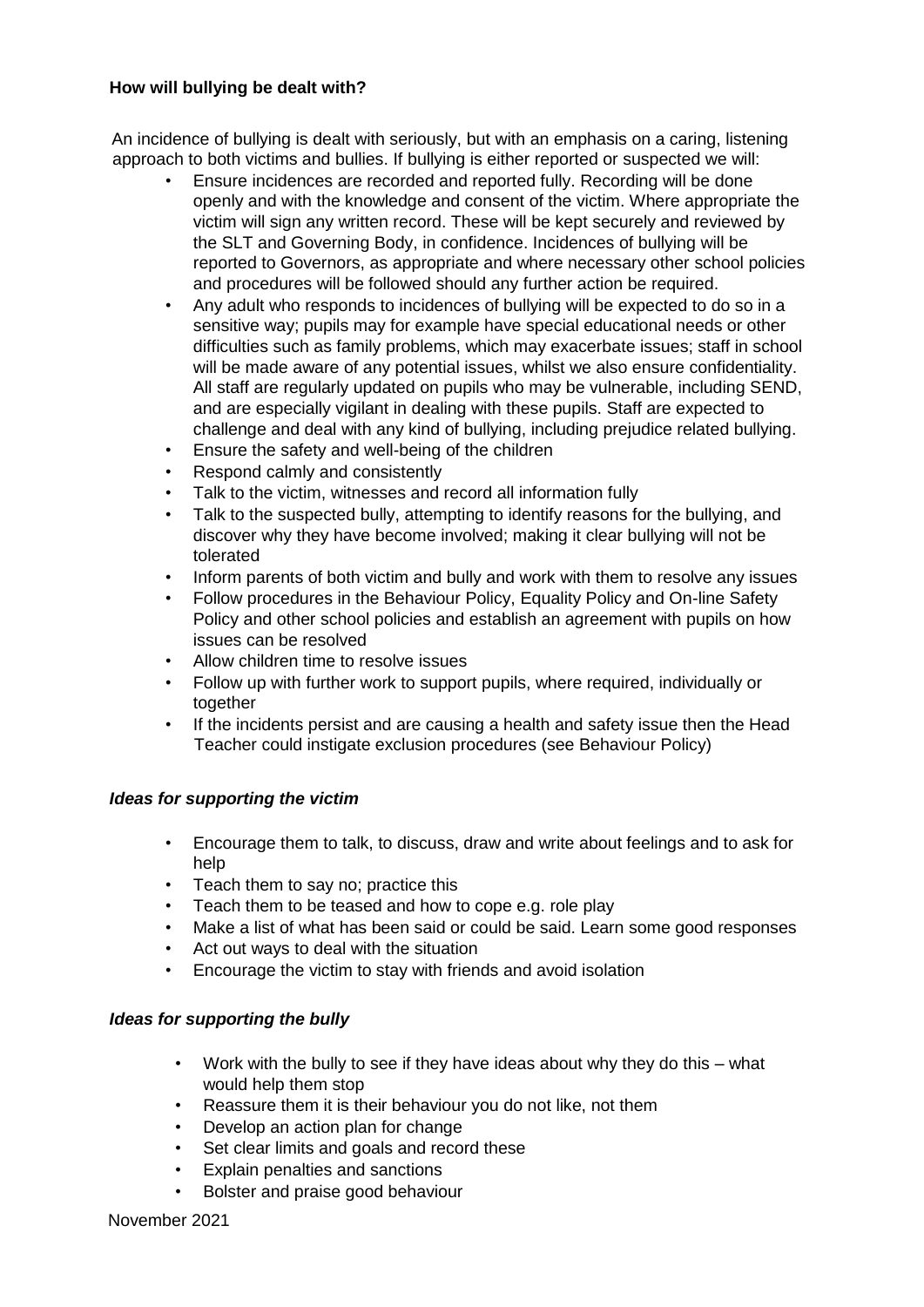- Do not allow excuses
- Ensure they apologies face to face and explain what they are sorry for
- Have a time out area
- Role play situation

#### **How do we work to prevent bullying taking place?**

As a school we play a proactive approach in promoting anti-bullying.

- Bullying is regularly covered through the PSHE curriculum. Children are taught how to resolve conflict and about good behaviour and positive relationships.
- We have comprehensive policies on behaviour management, e-safety and equality which are enforced by all staff.
- Assemblies much work is done to help children reflect on moral and social development.
- Guidance is given to parents and carers, and to pupils on how to deal with bullying. This is included in the school brochure and is available on the website (see Appendix 1)
- During the second half of the autumn term we hold an anti-bullying week to coincide with National Anti-Bullying Week. During this time we have a whole school focus on anti-bullying.
- There are also times, throughout the year, where we welcome visitors to lead assemblies who might offer support to victims of bullying, e.g. Childline, NSPCC. The school holds the Rainbow Flag Award for LGBT+Inclusion, which supports anti-bullying work.

## **On-line safety**

- Our comprehensive On-line Safety policy has been adopted and is regularly reviewed by Governors.
- Cyber-bullying is covered through termly online safety lessons. These are a feature of IT teaching in all year groups.
- LA leadership Advisors regularly review our online safety procedures and policies.
- All members of the school community know the procedure for reporting online concerns.
- Parents sign an online safety agreement alongside their child.
- Incidents of cyber are reported and recorded within the schools logs e.g. behaviour or child protection. (These are reviewed by the Governors and IT lead alongside the SLT).
- The school manages incidents in accordance with the school discipline/behaviour policy where appropriate, and informs parents when required.

#### **Equality**

- The school is committed to ensuring we celebrate difference and promote equality in all we do. Equal opportunities underpin the work done within both the explicit and the implicit curriculum. Pupils are regularly taught about the diverse society we live in and our Spiritual, Moral, Social and Cultural guidance prepares pupils to be effective citizens in life.
- The school has comprehensive Equality policies in place, in line with the Equalities Act 2010; the school is opposed to all forms of prejudice which stand in the way of fulfilling the legal duties referred to in paragraphs 1 3; this includes:

Prejudices around disability and special educational needs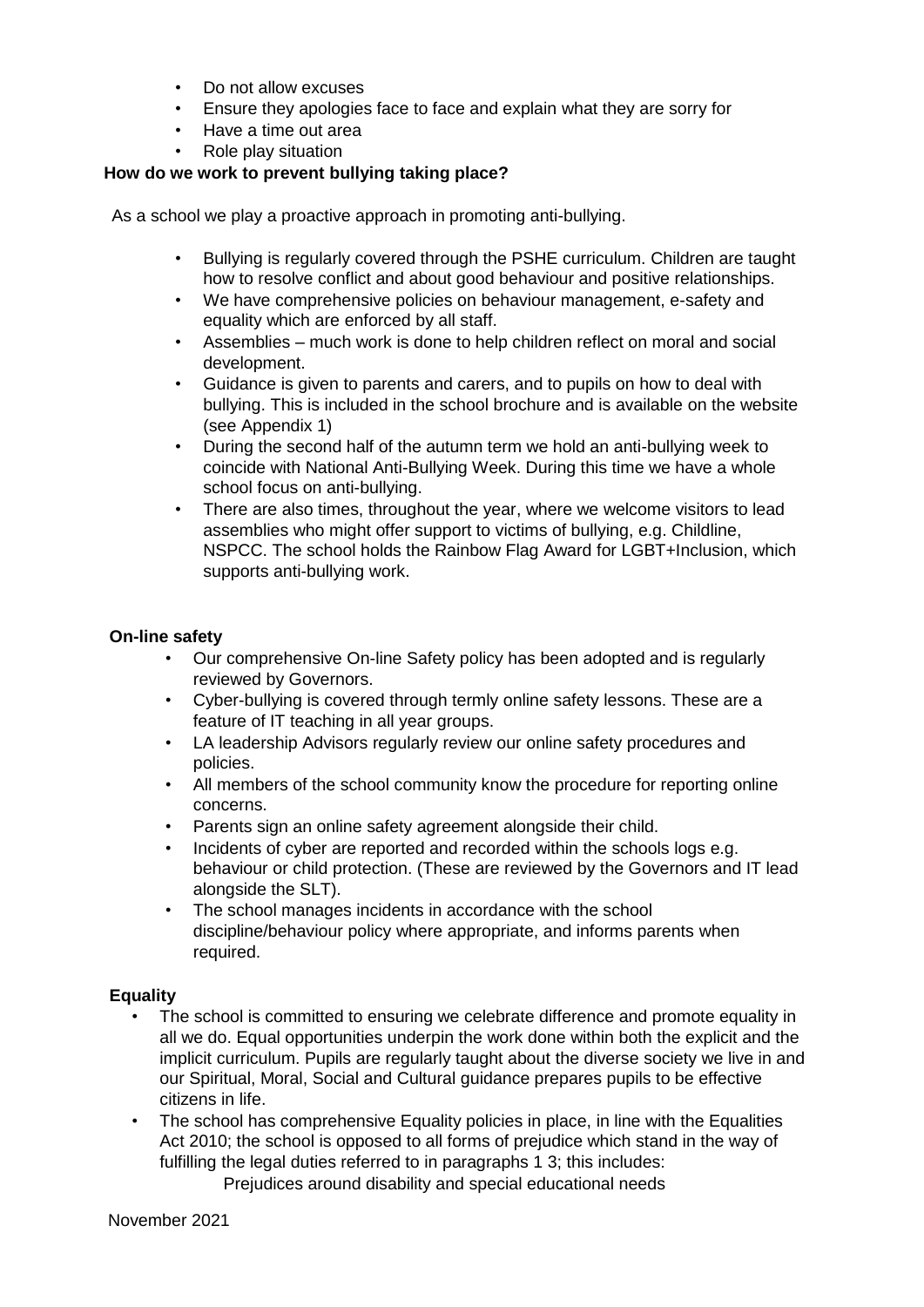Prejudices around racism and xenophobia, including those that are directed towards religious groups and communities, for example anti-Semitism and Islamophobia, migrants, refugees and people seeking asylum Prejudices reflecting sexism, sexual orientation and homophobia.

- The Equality Governor is Karen Bennett.
- The policy addresses all forms of prejudice and bullying and recognises the need to ensure school is pro-active in its opposition to all forms of prejudicial bullying.
- All incidents of this kind are logged and reported and reviewed termly by Governors; school ensures its responsibilities in recording and reporting incidences are taken seriously.
- Staff are given guidance on dealing with prejudice related incidents.

## **The Role of the Teacher**

- To address bullying through curriculum subjects such as PSHE, Literacy and esafety curriculum.
- Within assemblies or at specific point of the school year e.g. Anti-Bullying week in the Autumn term
- To follow the guidance given in this policy when dealing with incidents of bullying
- Keep records of bullying incidents and any follow up

#### **The role of the Head Teacher**

- Encourage all staff, teaching and non-teaching to observe incidents
- Staff and governor training
- Delivering whole school, and occasionally Key Stage assemblies to address bullying issues
- Establish home/school links
- Update policies, procedures and school brochure

#### **Monitoring**

The Head Teacher and Governors will regularly review the policy and guidance, along with any incidences of bullying through:

- Pupil discussion including school council; pupil questionnaire whole school
- Review of behaviour and incident log
- Review of pupil and parent questionnaires
- Parental feedback and questionnaires
- Analysis of data incidences of bullying etc are recorded and reviewed by SLT annually to inform school improvement work required.
- Policies are available for parents on the school website and all initiatives are communicated to parents through the website, newsletter etc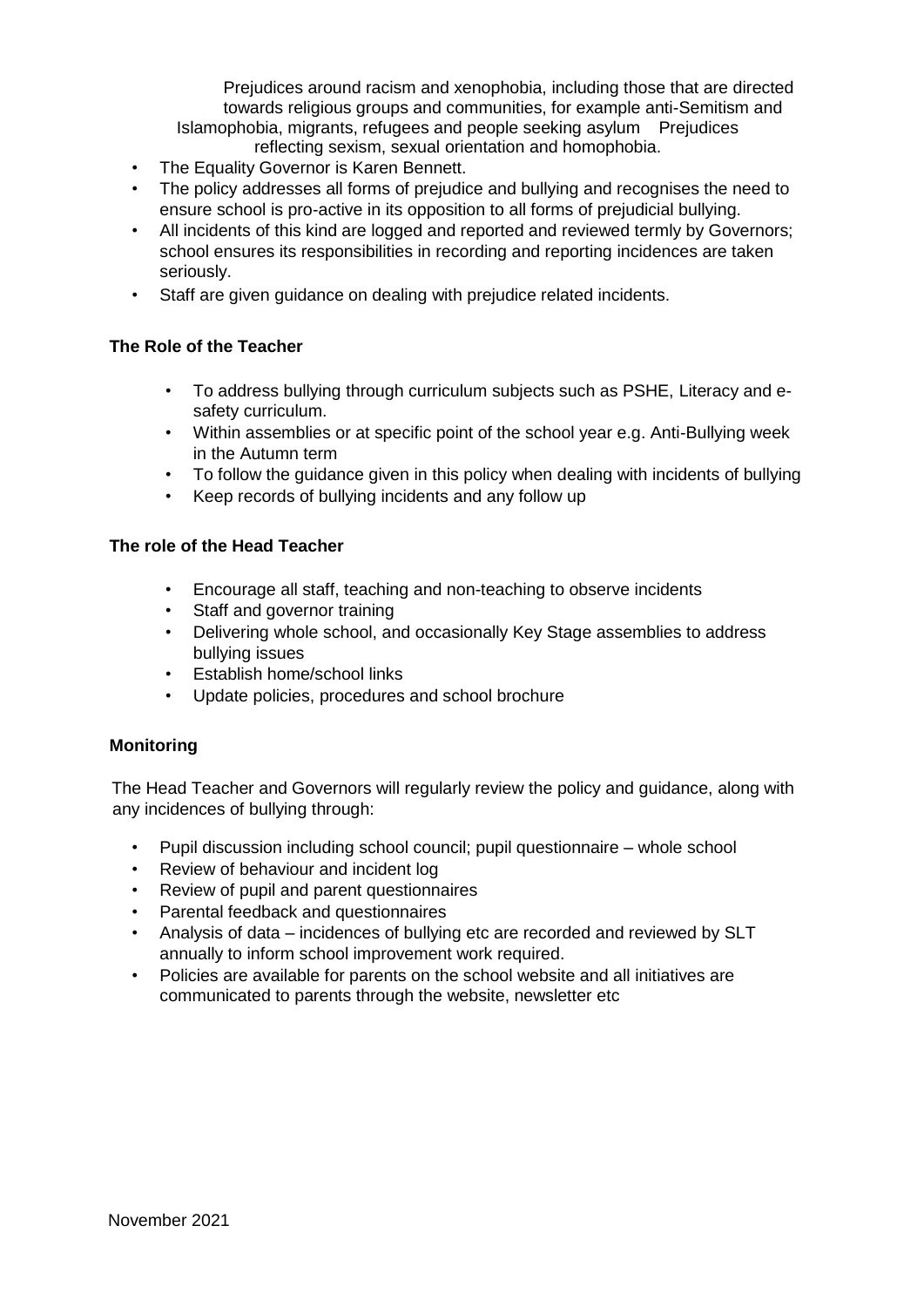# **Appendix 1**

# **Guidance for pupils and parents**

# **BULLYING – DON'T SUFFER IN SILENCE**

## **Information for pupils WHEN YOU ARE BEING BULLIED**

- Be firm and clear look them in the eye and tell them to stop.
- Get away from the situation as quickly as possible.
- Tell an adult straight away.

# **AFTER YOU HAVE BEEN BULLIED**

- Tell a teacher or another adult at school.
- Tell your family.
- If you are scared to tell a teacher or an adult on your own, ask a friend to go with you.
- Keep on speaking until someone listens.
- Don't blame yourself for what has happened.

# **WHEN YOU ARE TALKING ABOUT BULLYING WITH AN ADULT, BE CLEAR ABOUT**

- What has happened to you?
- How often it happened.
- Who was involved?
- Who saw what was happening.
- Where it happened.
- What you have done about it already.

## **Advice for parents If you child has been bullied**

- Calmly talk to your child about his/her experiences
- Make a note of what your child says particularly who was said to be involved; how often the bullying has occurred; where it happened and what has happened.
- Reassure your child that he/she has done the right thing to tell you about the bullying.
- Explain to your child that should any further incidents occur he/she should report them to a teacher or another adult immediately.
- Make an appointment to see your child's class teacher.
- Explain to the teacher the problems your child is experiencing.